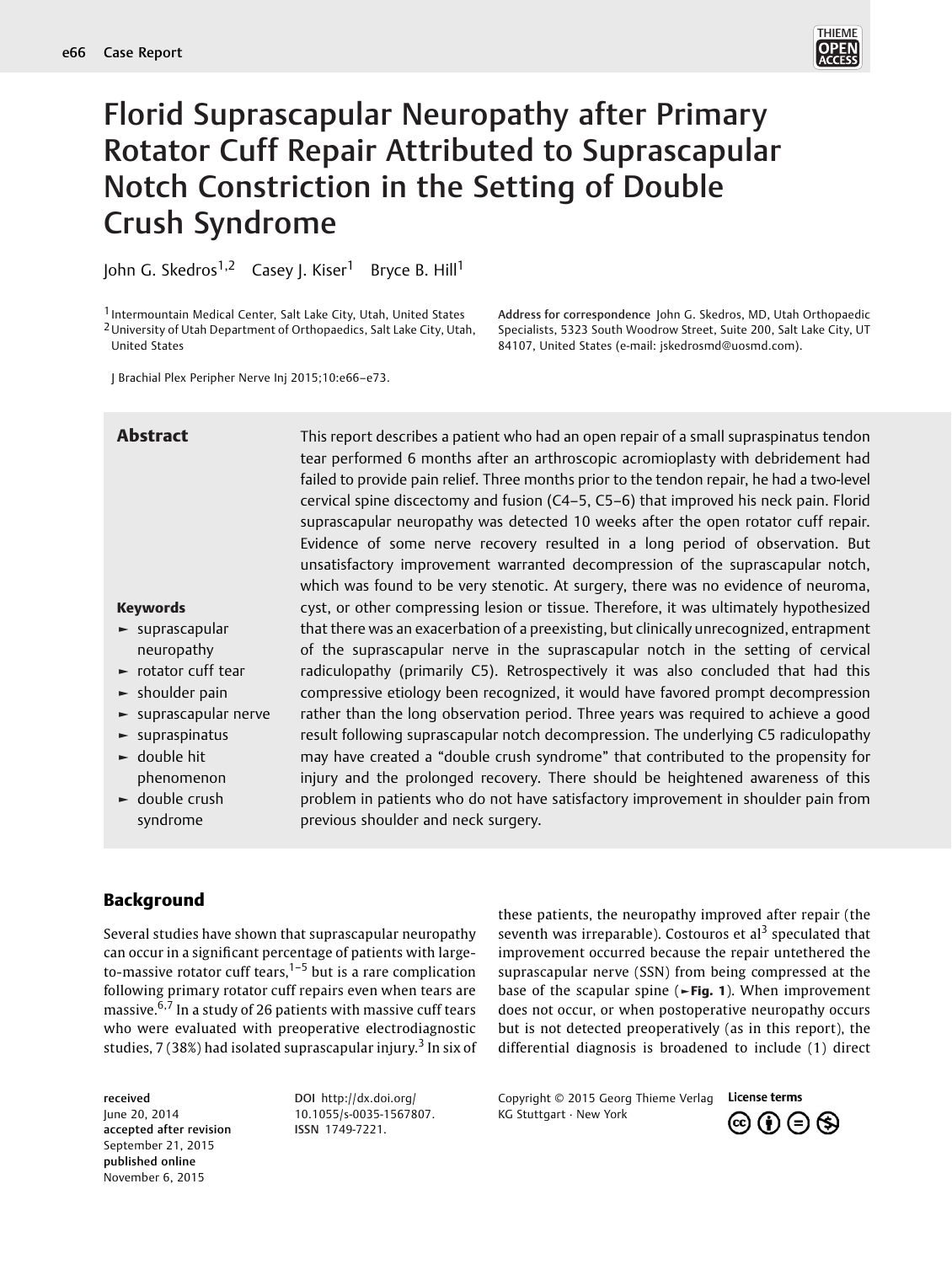

Fig. 1 Medial retraction of the suprascapular nerve (SSN) caused by a large-to-massive rotator cuff tear. Illustration of how the SSN can experience traction by being pulled medially at the base of the scapular spine following medial and inferior retraction of a large-to-massive tear. In some cases, repairing these tears can un-tether the nerve by mobilizing it laterally. Not only has this explanation been contested, ${}^{8}$ but it is also not applicable in our patient because his cuff tear was small and significant suprascapular neuropathy occurred after the cuff repair. Reproduced from Costouros et al<sup>3</sup> with permission of Elsevier Limited.

iatrogenic injury, (2) cervical radiculopathy, (3) brachial plexitis, (4) compression by an extrinsic mass such as a hematoma or ganglion cyst not detected preoperatively, and (5) indirect iatrogenic injury secondary to cuff-repair– related traction of the SSN that was constricted in the suprascapular notch. $9$  This latter possibility appears to have been an important factor in our unusual case, where repair of the rotator cuff exacerbated a preexisting, but preoperatively undetected, SSN dysfunction.

#### Case Presentation

A healthy 62-year-old (height: 1.83 m; weight: 98.4 kg; body mass index: 22 kg/m<sup>2</sup>) right-hand-dominant man, who was an accountant and avid golfer, was referred to our clinic with a chief complaint of left shoulder pain. There was no history of shoulder or neck trauma. Thirteen years ago, an arthroscopic acromioplasty was performed on his left shoulder, and 6 months prior to this first clinic visit a revision arthroscopic acromioplasty with cuff tendon debridement was performed for recurrent pain, but did not help. His diagnosis had been stage-two subacromial impingement syndrome.<sup>10</sup> The pain was achy and occasionally sharp and was distributed over the anterior and superiorposterior aspects of the shoulder. There was a mildly positive left-side Spurling sign, but there was no winging of the scapula, and liftoff and glenohumeral instability tests were negative. Active range of motion was 150-degree flexion and 135-degree abduction, and manual muscle tests showed normal strength. Pain was moderate with impingement (Neer) and impingement reinforcement (Hawkins-Kennedy) maneuvers. His initial American Society of Shoulder and Elbow Surgeons (ASES) score

was 64 (best  $= 100$ ) and other measures of general health and shoulder function are listed in  $\blacktriangleright$  Table 1.<sup>11–16</sup>

Images from a magnetic resonance (MR) scan obtained 7 months prior are shown in ►Fig. 2A, B. An MR scan performed 6 weeks prior to his first visit showed a small tear of the supraspinatus tendon with mild muscle atrophy (►Fig. 2C–E). Both scans showed mild fatty degeneration of the infraspinatus (►Fig. 2B, C). A subsequent neck MR scan showed disk bulges/ herniations at C2–3, C3–4, C4–5, and C5–6. A neurosurgeon then performed two-level disk fusions (C4–6), which relieved the neck pain but only mildly reduced the shoulder pain. Three months later (December 2006), the senior author (J. G. S.) performed arthroscopic debridement of anterior labral fraying and open repair of a small supraspinatus tear. The tear was retracted 15 mm and was easily mobilized without requiring tissue release beyond the glenoid labrum. Two suture anchors were used to affect a quasi-double-row repair.<sup>19</sup> Active motion was not allowed for 8 weeks.

At 10 weeks postsurgery, there was substantial left shoulder weakness with attempts at active motion. Although the deltoid contracted well, there was (1) atrophy in the infraspinatus muscle, and strength of 3/5 in external rotation and  $3 - 5$  in elevation in the plane of the scapula, as well as (2) mildly positive left-side Spurling sign. The differential diagnosis included iatrogenic injury, extrinsic compression (e.g., hematoma, cyst, etc.), brachial plexopathy, and/or concomitant cervical nerve-root compression.<sup>20,21</sup> A nerve conduction study and electromyography (NCS/EMG) showed findings consistent with SSN injury at the level of the suprascapular notch with absence of evidence of re-innervation. MR scans obtained of the left brachial plexus and shoulder showed humeral head elevation suggesting weakness of the superior rotator cuff ( $\blacktriangleright$  Fig. 3) but no evidence of (1) a spaceoccupying lesion along the SSN, (2) injury of the brachial plexus and its nerve branches, $22-24$  or (3) unusual morphology of the suprascapular notch or transverse scapular ligament (retrospective examination showed that these scans were not sufficient to detect an anomaly of the notch).

At 105 days after shoulder surgery, the patient saw his neurosurgeon for a 7-month follow-up and the cervical fusion had healed. At 138 days after shoulder surgery, there was increased burning and aching that radiated across the posterior and lateral aspects of the shoulder and upper arm. Voluntary infraspinatus contractions were now more obvious. Active shoulder flexion and abduction were  $<$  80 degrees each. The changing pain intensity and characteristics were presumed to reflect SSN recovery for which Lyrica (pregabalin) 75 mg twice/ day was prescribed. At 162 days after surgery, the neuropathic pain was significantly decreased and usually did not require medication; however, there was no improvement in strength in flexion or external rotation.

At 213 days after cuff repair, results of another NCS/EMG revealed findings that could not be explained by an isolated suprascapular neuropathy: (1) denervation potentials in deltoid, rhomboids, and C5 cervical paraspinal muscles, as well as in the supraspinatus, suggesting C5 radiculopathy; (2) small amplitude fibrillation potentials in the abnormal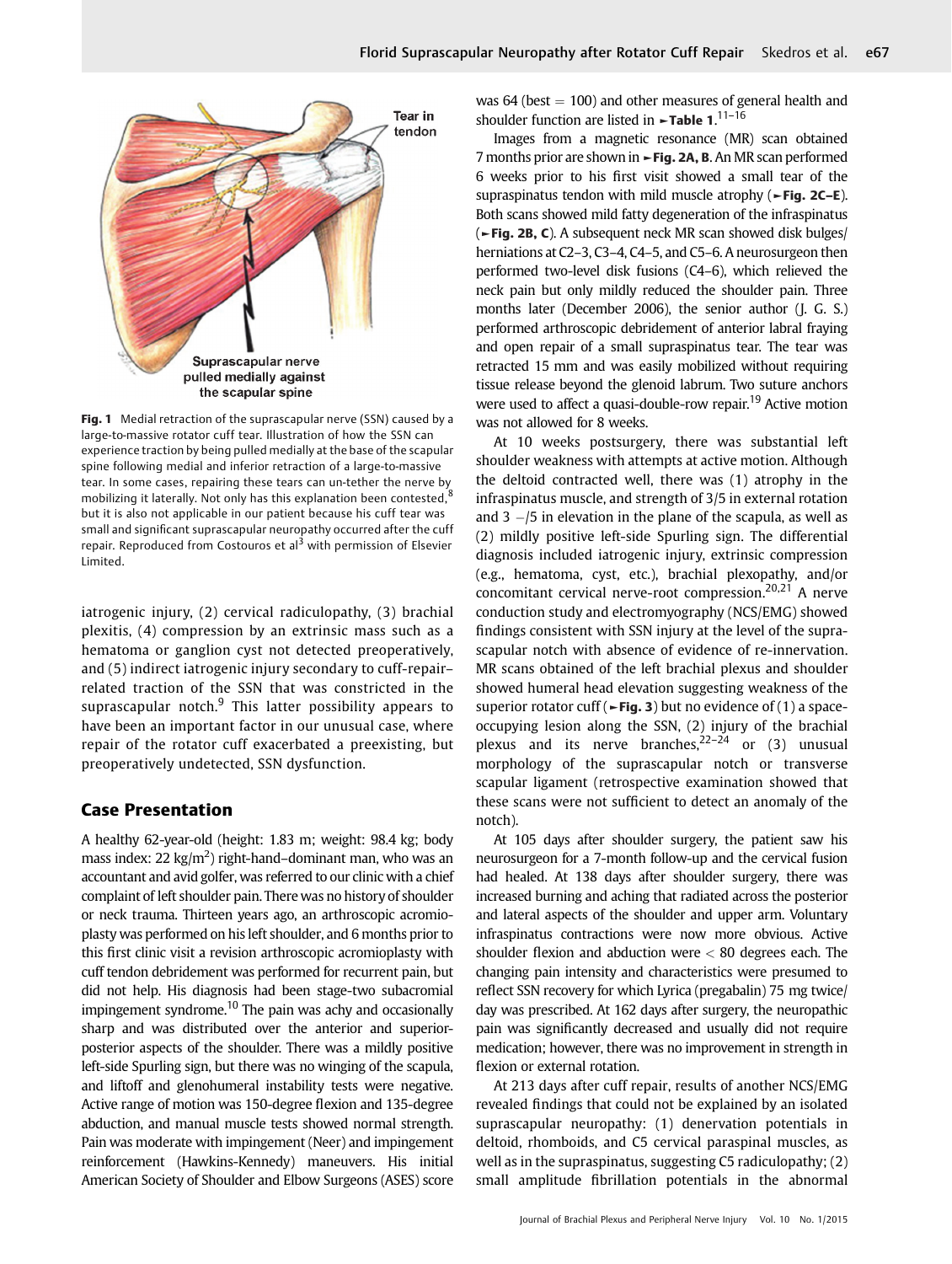| Six-year outcome data                                                 |                          |                                                                                                                                            |         |                |                          |                 |                 |                |              |              |                 |                 |
|-----------------------------------------------------------------------|--------------------------|--------------------------------------------------------------------------------------------------------------------------------------------|---------|----------------|--------------------------|-----------------|-----------------|----------------|--------------|--------------|-----------------|-----------------|
|                                                                       | First clinic             | 4 mo                                                                                                                                       | SSN     |                | Months after SSN release |                 |                 |                |              |              |                 |                 |
|                                                                       | visit                    | after RCR                                                                                                                                  | release | $\sim$         | 6                        | $\overline{2}$  | $\frac{8}{2}$   | 22             | 34           | 39           | 45              | 57              |
| Active forward flexion                                                | 150°                     | $70^\circ$                                                                                                                                 |         | $90^\circ$     | 105                      | $107^{\circ}$   | $105^\circ$     | $100^\circ$    | $120^\circ$  | $130^\circ$  | $130^\circ$     | $130^\circ$     |
| 10 cm VAS score on typical day<br>(best equals 0)                     | 2.3                      |                                                                                                                                            |         | $\mathbf{I}$   | 3.9                      | 2.9             | 3.3             | $4\cdot$       | $\ddot{ }$ : | $\ddot{ }$ . | $\ddot{1}$      | 2.7             |
| ASES score (best equals 0)                                            | 64                       |                                                                                                                                            |         | $\mathsf{I}$   | 5                        | 59              | 54              | 45             | 73           | $\mathbf{I}$ | 85              | 77              |
| WORC score (best equals 0 (100%))                                     | L                        |                                                                                                                                            |         | 1,118<br>(47%) | I                        | 1,222<br>(42%)  | (51%)<br>926    | 1,497<br>(29%) | (68%)<br>672 | (70%)<br>634 | (73%)<br>564    | (80%)<br>418    |
| Simple shoulder <sup>ª</sup> (No. of yes responses)                   | $\mathbf{I}$             | L                                                                                                                                          |         | 8/12           | I                        | 7/12            | 10/12           | 5/12           | 10/12        | 10/12        | 12/12           | 12/12           |
| DASH score (best equals 0)                                            | I                        |                                                                                                                                            |         | 32.5           | I                        | 42.5            | 31.0            | 62.1           | 26.7         | 15.0         | 15.8            | 12.9            |
| Short Forrm-36 <sup>b</sup>                                           |                          |                                                                                                                                            |         |                |                          |                 |                 |                |              |              |                 |                 |
| Physical functioning                                                  | I                        |                                                                                                                                            |         | 50             | I                        | $\frac{5}{1}$   | 65              | 60             | 70           | 70           | 70              | $\overline{6}$  |
| Role limitation due to physical health                                | $\overline{\phantom{a}}$ | I.                                                                                                                                         |         | $\circ$        | $\mathbf{I}$             | $\circ$         | $\circ$         | $\circ$        | $\circ$      | 25           | 25              | 100             |
| Role limitation due to emotional problem                              | $\mathbf{I}$             |                                                                                                                                            |         | $\circ$        | $\mathbf{I}$             | $\circ$         | $\circ$         | $\circ$        | 33.3         | 100          | 100             | $\overline{00}$ |
| Energy/Fatigue                                                        | $\mathbf{I}$             |                                                                                                                                            |         | 60             | $\mathsf{I}$             | 20              | $\overline{40}$ | $\overline{4}$ | 45           | 50           | 60              | 65              |
| Emotional well-being                                                  | I                        |                                                                                                                                            |         | $\frac{4}{4}$  | I                        | 56              | 84              | 56             | 72           | 80           | 92              | 88              |
| Social functioning                                                    | $\mathsf{I}$             | L                                                                                                                                          |         | 62.5           | $\mathsf{I}$             | Lņ<br>62.       | 50              | 50             | 75           | 100          | $\overline{00}$ | 100             |
| Pain                                                                  | $\mathbf{I}$             |                                                                                                                                            |         | 67.5           | $\mathbf{I}$             | 22.5            | 55              | 22.5           | 55           | 77.5         | 67.5            | 80              |
| General health                                                        | I                        |                                                                                                                                            |         | 45             | I                        | $\overline{30}$ | 85              | 75             | 59           | 70           | 62.5            | 75              |
| Abbreviations: ASES, American Society of Shoulder and Elbow Surgeons; |                          | DASH, disabilities of arm, shoulder, and hand; deg, degrees; RCR, rotator cuff repair; SSN, suprascapular nerve; VAS, visual analog scale; |         |                |                          |                 |                 |                |              |              |                 |                 |

Table 1 The patient's shoulder function and general health Table 1 The patient's shoulder function and general health

WORC, Western Ontario rotator cuff.<br>"Number of yes responses/number of questions ("yes" responses correlate with better function than "no" responses).<br><sup>b</sup>All questions are scored from 0 to 100 representing the highest leve WORC, Western Ontario rotator cuff.

"Number of yes responses/number of questions ("yes" responses correlate with better function than "no" responses).<br>"All questions are scored from 0 to 100 representing the highest level of function possible. Aggregate scor

Journal of Brachial Plexus and Peripheral Nerve Injury Vol. 10 No. 1/2015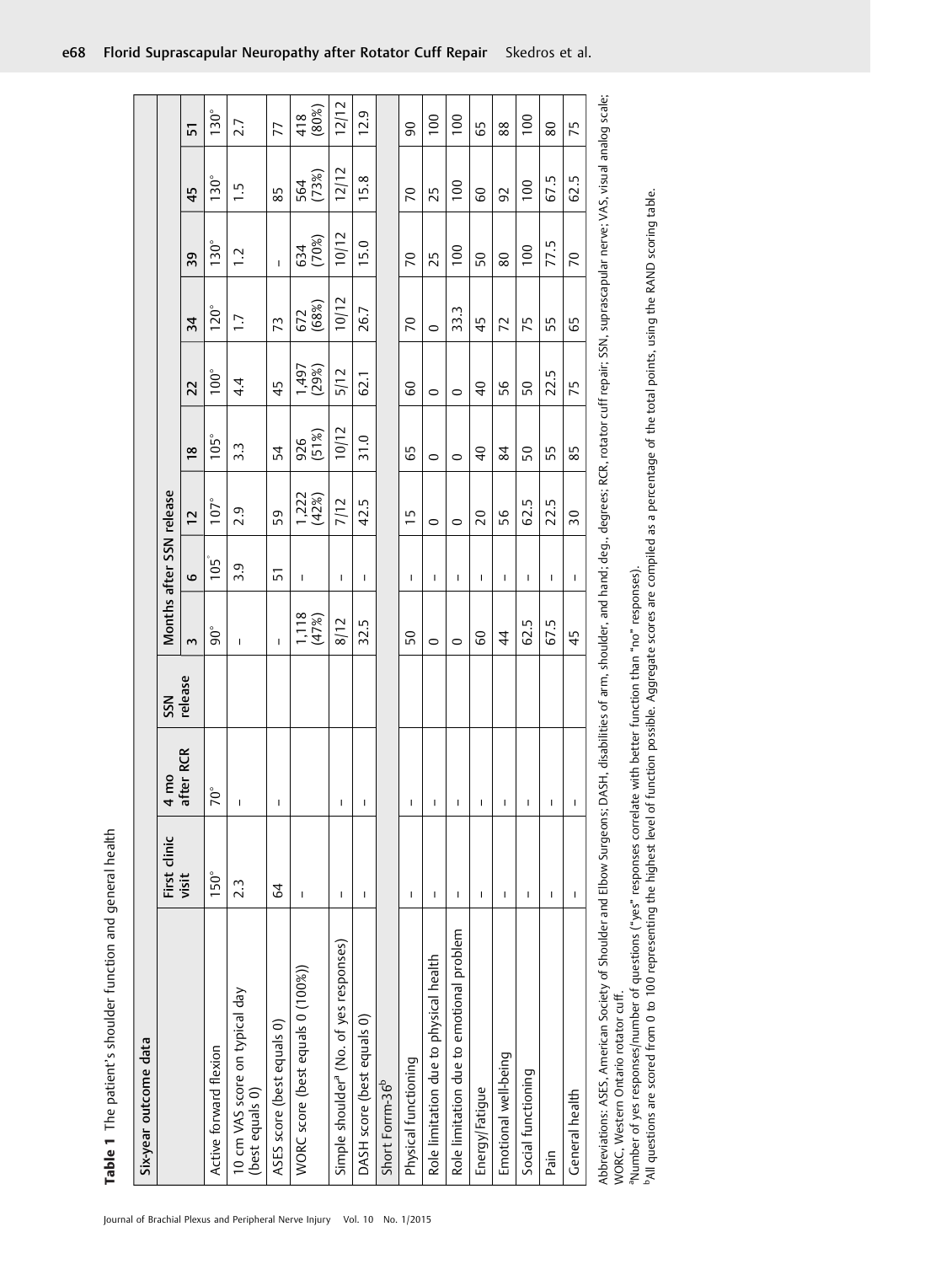

Fig. 2 MR images prior to rotator cuff repair. MR images 16 (A–C) and 10 (D, E) months prior to cuff repair; asterisk indicates the coracoid. (A, B) Evidence of scarring in the supraspinatus (white arrows) 16 months preoperation. (G = glenoid). (C) Mild fatty degeneration (short arrow)<sup>17,18</sup> of the infraspinatus. Scarring in the supraspinatus (longer arrow). (D) Scar tissue is seen in (A) and (B) (arrow), and mild fatty degeneration<sup>17,18</sup> of the supraspinatus is seen 10 months preoperation. (E) Small supraspinatus tear (arrow).

muscles, and complex repetitive discharges in the deltoid indicating chronic neuropathy; and (3) evidence of re-innervation in the abnormal muscles. There was also no evidence of conduction block along the suprascapular and axillary nerves. A diagnostic/therapeutic suprascapular notch injection with local anesthetic and a corticosteroid was recommended. However, the patient's pain (but not strength) improved, causing him to cancel the injection. In view of evidence of early nerve recovery, and in the perspective that intraoperative trauma had somehow occurred to the SSN, a consulting surgeon specializing in peripheral neuropathies

recommended to continue nonoperative management. This recommendation reflected the general conclusions of Antoniou et  $al^{25}$  who, in their analysis of the functional outcome of 23 patients, suggested that traumatic lesions of the SSN can have equivalent responses to operative and nonoperative treatment. (But, as discussed later, it was ultimately concluded that prompt scapular notch decompression would have been best for our patient.)

By 322 days after surgery, the pain recurred with greater intensity. A suprascapular notch injection with 0.25% bupivacaine was done using computed tomography (CT) guidance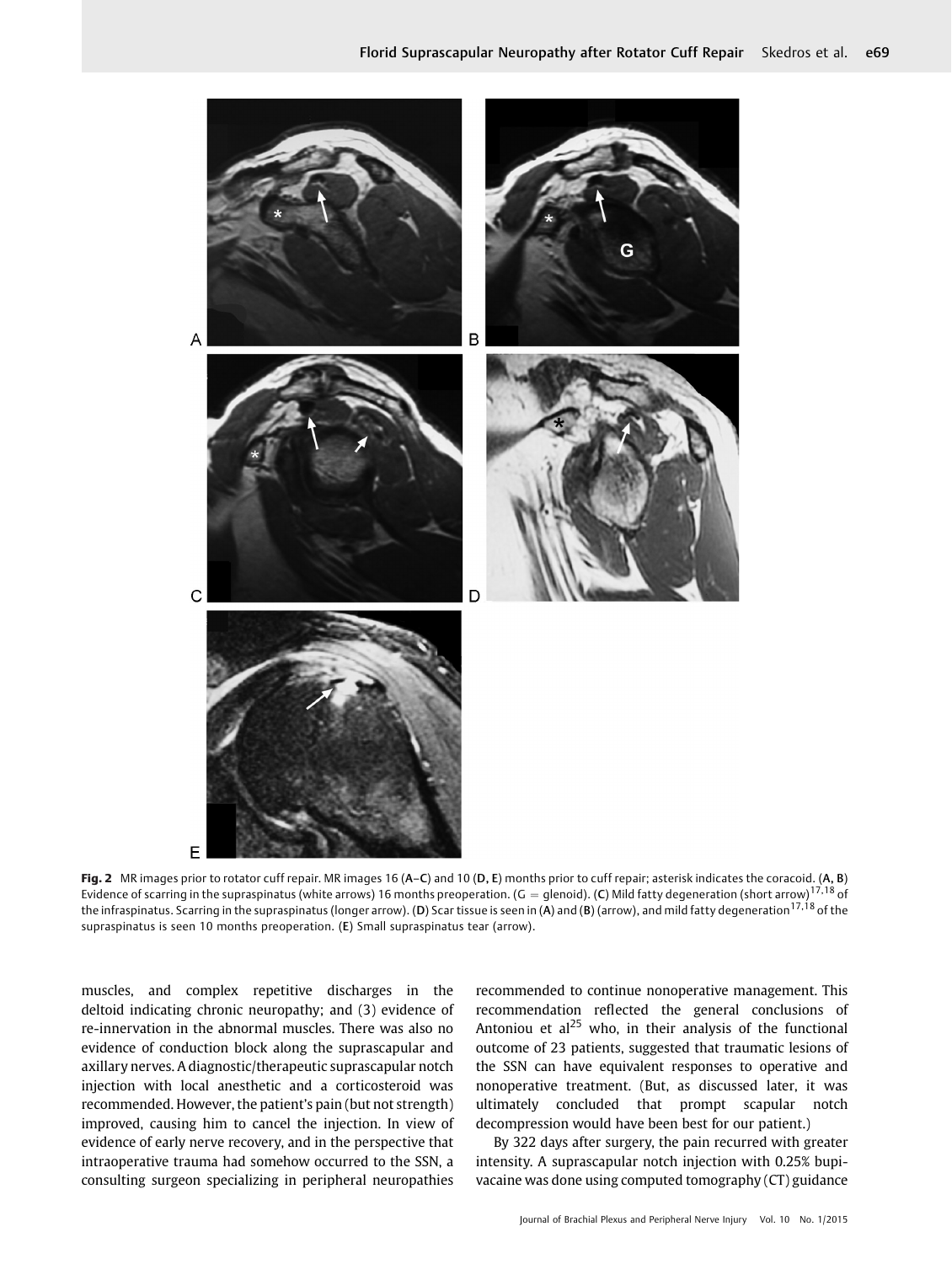

Fig. 3 MR images 4 months after rotator cuff repair. (A) Elevation of the humeral head (white bracket) and signal changes, and a possible defect in the supraspinatus insertion (arrow). (B) Moderate supraspinatus fatty degeneration (arrow). Asterisk indicates the coracoid.

and this yielded excellent, but temporary, improvement. An open surgical decompression of the suprascapular notch was performed (nearly 1 year after the cuff repair,  $\blacktriangleright$ Table 1) by the same consulting surgeon. The nerve was grossly compressed beneath a hypertrophic ligament in a narrowed suprascapular notch (  $\sim$  Fig. 4) $^{26}$  and it dramatically protruded upward after ligament transection. The first motor branch to the supraspinatus was distal to the notch<sup>28</sup> and the supraspinatus motor branches were intact. There was no evidence of neuroma or other gross neural, perineural, or vascular pathology, variation, or anomaly, and no compression caused by the deep fascia proximal or distal to the suprascapular notch or by the tissues forming the spinoglenoid notch.<sup>26,29</sup> Consequently, further surgical exploration<sup>26,30</sup> was not necessary. The transverse scapular ligament was excised and the notch was enlarged.<sup>25,31</sup> During the following

Journal of Brachial Plexus and Peripheral Nerve Injury Vol. 10 No. 1/2015

6 months, the burning pain improved significantly but the weakness persisted.

At 22 months after notch decompression, the pain and function had worsened. A second postoperative MR scan showed increased fatty degeneration of the supraspinatus and infraspinatus (►Fig. 5). By contrast, substantial overall improvement occurred at 27 months—the pain had almost completely subsided and strength significantly improved. In fact, he was able to remodel his home (manual labor for several months) without significant discomfort. Active forward flexion was 120 degrees, but early fatigue with overhead motion was reported. At final follow-up at 4.5 years after notch decompression, he had reached a plateau in motion and strength  $(4 + 5)$  and the pain was minimal/tolerable except when golfing. An axillary lateral radiograph showed evidence of glenohumeral arthritis, which likely contributed to this activity related pain.

### Conclusion

Among the various potential factors contributing to our patient's shoulder dysfunction, what is clear is that the SSN was constricted in a narrowed suprascapular notch. Because there are no data suggesting that a narrowed notch and hypertrophic transverse scapular ligament result from indirect iatrogenic injury during routine open repair of a small cuff tear,<sup>32</sup> we conclude that the SSN was compressed in the notch prior to the repair. What likely occurred was that first the preexisting narrowed notch and hypertrophied superior transverse ligament made the nerve prone to injury even after typically inconsequential minor perturbation (e.g., nerve and other tissue motion during the rotator cuff repair).<sup>28</sup> Second, a vicious cycle ensued that produced focal swelling that interfered with axonal transport and caused vascular compromise, ultimately leading to more pronounced edema along the nerve with resulting distal muscle dysfunction. The anatomical bottleneck then became even more constrictive pronouncing the pathology, which in our patient's case resulted in a functionally (but not morphologically) complete lesion. While timely decompression of such a lesion can frequently produce good results, the delay in our patient's surgical decompression likely contributed to the prolonged delay in achieving a good result.<sup>25,33</sup>

A significant amount of our patient's preoperative pain (i.e., before the cuff repair) was likely sensory dysfunction  $34,35$ from notch constriction—consistent with descriptions of "tunnel syndrome of the SSN" or "carpal tunnel syndrome of the shoulder."<sup>26,36</sup> Suprascapular neuropathy has been postulated to occur from excess motion of the scapula because the nerve is tethered to at least two, and often three, anatomic locations: the suprascapular notch, the spinoglenoid notch, and Erb point in the neck.<sup>27,37,38</sup> However, observations by Rengachary et  $al^{27,38}$  in fresh cadavers revealed no obvious movement of the SSN across the suprascapular notch with extreme shoulder motion, reflecting the fact that the neurovascular pedicle is fixed to the periosteum in the notch and to the supraspinous fossa. They speculated that SSN injury more likely results from kinking against the ligament (the "sling effect") because of its close apposition to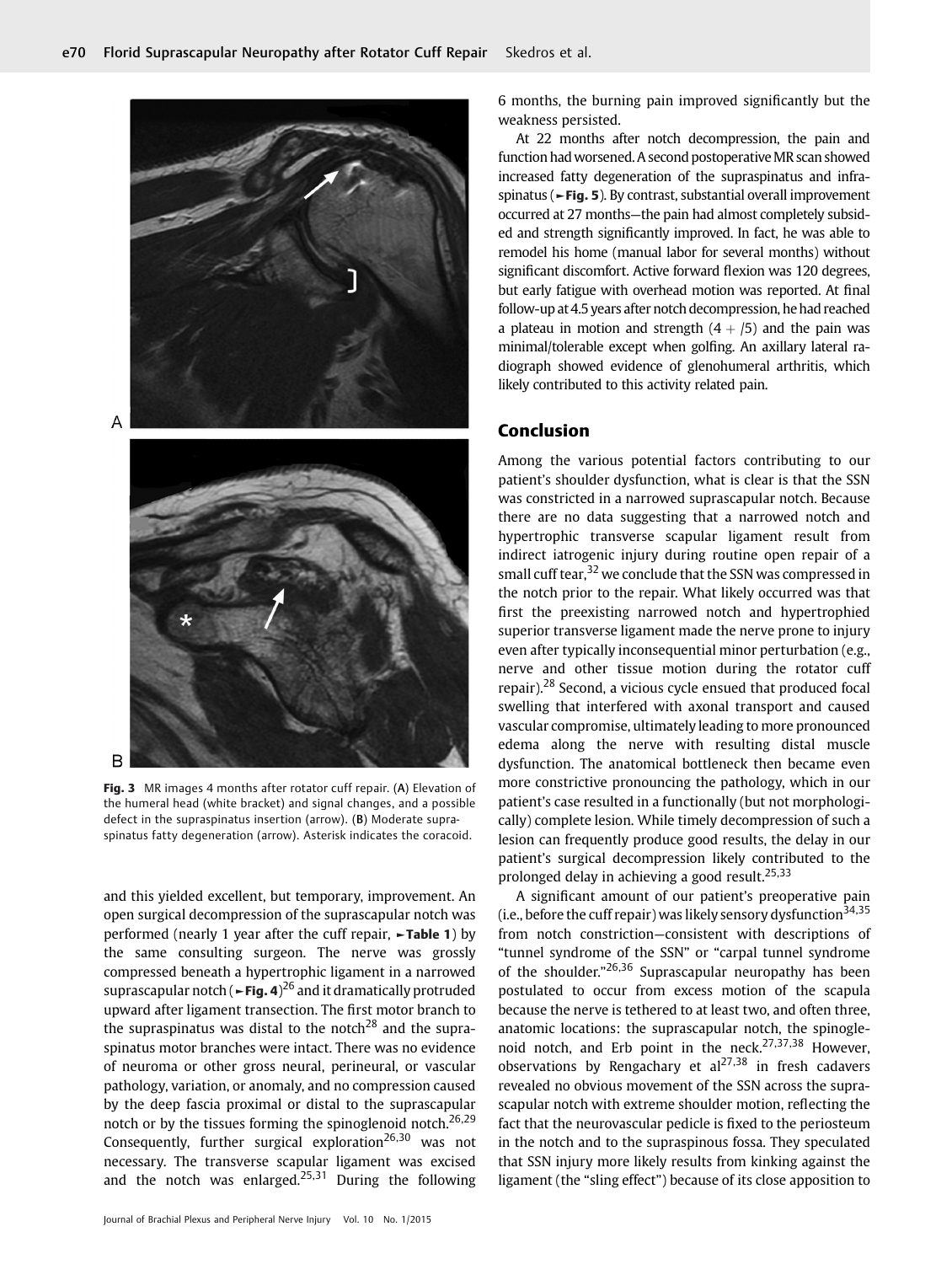

Fig. 4 Types of suprascapular notch morphologies. These original drawings are based on the photographs in Rengachary et al.<sup>27</sup> Type V (6% incidence) was found in our patient at the time of notch decompression.

its sharp inferior border with shoulder depression, retraction, and hyperabduction. This "sling effect" might become even more pronounced when the SSN is also constricted within a stenotic notch like that in our patient.



Fig. 5 MR image obtained 34 months after rotator cuff repair and 22 months after suprascapular notch decompression showed worsening of fatty degeneration of the supraspinatus (short arrow) and infraspinatus (long arrow). The coracoid is indicated with an asterisk.

Although a peripheral nerve can tolerate approximately 10% increase in its resting length before neurapraxia occurs,<sup>39</sup> altered conduction can occur when a nerve is stretched beyond 6% of its resting length.<sup>40</sup> Scarring of the neurovascular pedicle associated with some cuff tears can reduce the distance that the nerve can be stretched without injury.<sup>9</sup> Support for the hypothesis that this is what happened in our patient includes: (1) his avid recreational activities (golf) causing repetitive trauma, potentially increasing constriction in his stenotic suprascapular notch, $33,41,42$  and (2) the scar-like tissue in the "intramuscular tendinous core" of the anterior supraspinatus<sup>43</sup> ( $\blacktriangleright$ **Fig. 2**) can reduce the ability to safely mobilize the tendon during repair.44–<sup>46</sup> These factors may have contributed to SSN injury in our patient even though tendon mobilization was within the safe range in normal cases.<sup>28</sup> The C5 axonal pathology is also potentially important because the SSN contains fibers primarily from C5 and C6. If the C5 radiculopathy caused impairment of SSN axonal transport, then it might have been more prone to neuropathy from peripheral constriction. This phenomenon is sometimes referred to as a "double crush syndrome" or the "double hit phenomenon." 4,47–49

Because there were periods of improvement during his early postoperative course, a prolonged period of recovery was allowed. This opinion was based on the presumption that the SSN sustained intraoperative trauma and hence this opinion was consistent with the general conclusions of Antoniou et al.<sup>25</sup> The SSN lesions in their 23 patients that were caused by trauma (including traction and direction closed injuries) showed no statistical difference in the response to operative ( $n = 12$ ) and nonoperative  $(n = 11)$  treatment. But the *p*-value for this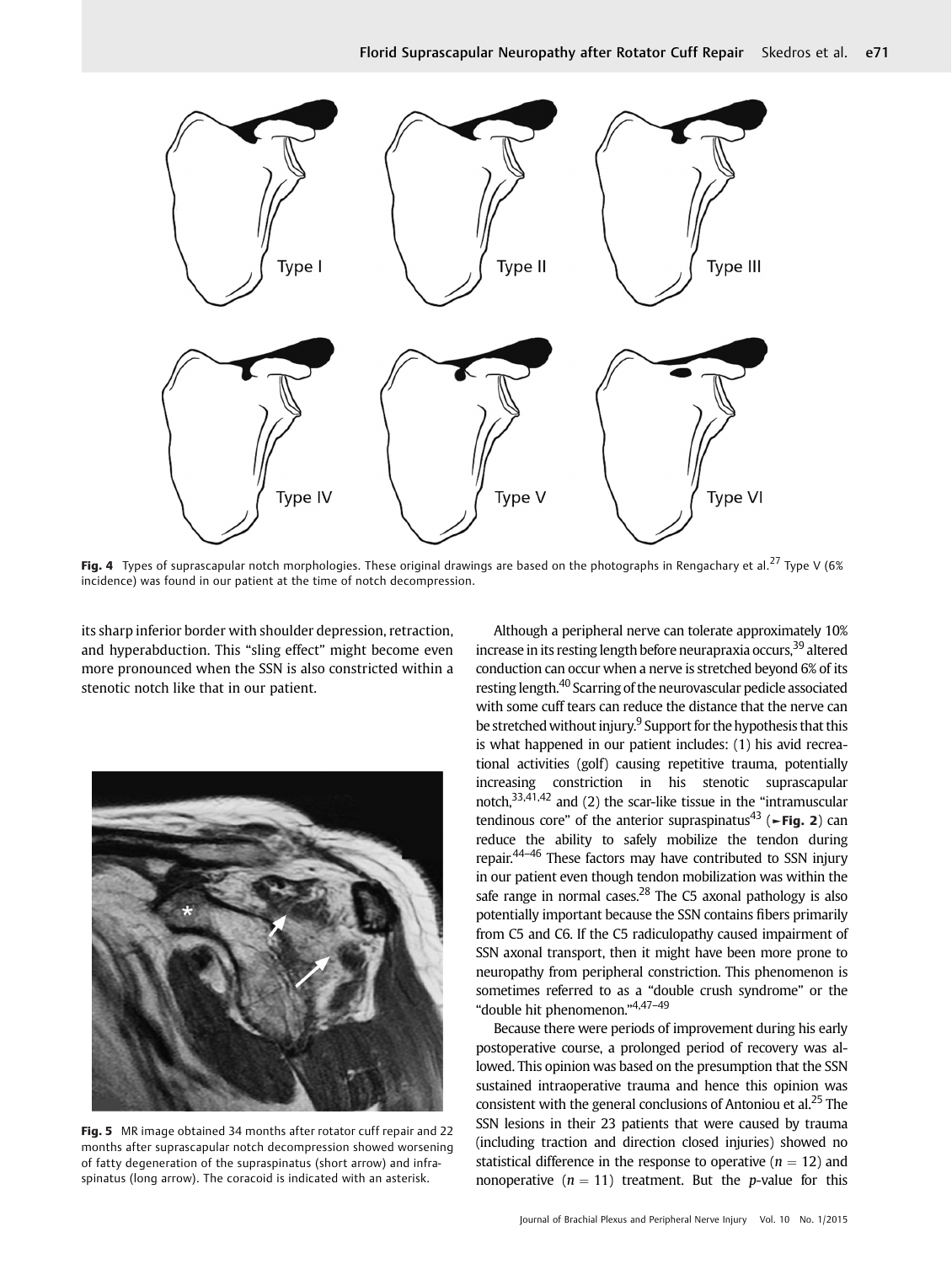difference was not provided, leaving the reader with the impression that, based on the subsample means provided, the sample sizes were insufficient to discern clinically and statistically significant differences when all of these issues are considered: (1) trauma mechanism, (2) depth of nerve injury, (3) lesion level, (4) intraoperative electrophysiological evaluation result, and (5) microsurgical repair method chosen, which can have a significant effect on results obtainable (e.g., external neurolysis and/or nerve mobilization, vs. graft repair vs. end-to-end repair after neuroma excision). However, Antoniou et  $al^{25}$  did show that, in contrast to "traumatic lesions," "compressive lesions" attributable to suprascapular notch entrapment (which our patient had) had the best outcome with surgical decompression. Therefore, prompt scapular notch decompression would have been the best choice for our patient. This is supported by additional reports showing that when transverse scapular ligament release is done relatively soon after the diagnosis is made that milder muscle atrophy is more likely to subside along with shoulder pain.<sup>50</sup> But when ligament release was delayed and there was advanced atrophy, the pain improved but not the atrophy.

Recent studies show that a large percentage of massive rotator cuff tears with significant muscle atrophy can have significant clinical improvement after surgical repair without SSN decompression. $51$  This is one reason why current guidelines for the preoperative workup of most rotator cuff tears do not include electrodiagnostic testing.<sup>4,5,8,9,32</sup> But when functional deficits that do not resolve, and there are signs of a possible nerve lesion, easy and cost-effective electrodiagnostic studies as well as nerve imaging should be included early in the differential diagnostic workup. SSN impairment can be diagnosed quite well electrophysiologically by NCS/EMG, and well differentiated from C5 injury. In conjunction with MR imaging of supraspinatus/infraspinatus muscle wasting and high signal due to denervation edema, a concomitant nerve lesion can be readily diagnosed. If this is the case, then exploration and macro-/microsurgical decompression or nerve repair should follow promptly. In less clear cases, neuroimaging in the form of MR neurography of the notch area (thin slice, 1 mm, in high resolution) or neurosonography, or both, can be used to enhance the ability to define the lesion.<sup>52,53</sup> This includes the condition of the muscles (including wasting and fatty degeneration) and the nerve can be traced from its takeoff from the upper trunk to the notch area and beyond to reveal transection, neuroma, constriction, or edema.

In summary, our patient had an unusual postoperative course because of the exacerbation of preexisting entrapment of the SSN in the suprascapular notch. Three years was required to achieve a good result following suprascapular notch decompression, which was done nearly 1 year after the diagnosis was clearly established. There should be heightened awareness of this problem in patients who do not have satisfactory improvement in shoulder pain from previous shoulder and neck surgery, and this should prompt more immediate surgical decompression in some cases. The underlying C5 radiculopathy that our patient had may have created a "double crush syndrome" that contributed to the propensity for injury and prolonged recovery.

#### Consent

Written informed consent was obtained from the patient for written or electronic publication of this case report and any accompanying images. A copy of the written consent is available for review by the Editor-in-Chief of this journal.

#### Competing Interests

The authors declare that they have no competing interests.

#### Authors' Contributions

J. G. S.: Largely contributed to the literature review and writing of the case report as well as performed or directly participated in all aspects of the clinical management of the case.

C. J. K.: Contributed to the literature review and writing of the case report.

B. B. H.: Contributed to the literature review and writing of the case report.

#### Acknowledgments

We thank Dr. Stuart Willick and Dr. Kenneth Hunt for their criticisms of the manuscript.

#### References

- 1 Vad VB, Southern D, Warren RF, Altchek DW, Dines D. Prevalence of peripheral neurologic injuries in rotator cuff tears with atrophy. J Shoulder Elbow Surg 2003;12(4):333–336
- 2 Mallon WJ, Wilson RJ, Basamania CJ. The association of suprascapular neuropathy with massive rotator cuff tears: a preliminary report. J Shoulder Elbow Surg 2006;15(4):395–398
- 3 Costouros JG, Porramatikul M, Lie DT, Warner JJ. Reversal of suprascapular neuropathy following arthroscopic repair of massive supraspinatus and infraspinatus rotator cuff tears. Arthroscopy 2007;23(11):1152–1161
- 4 Boykin RE, Friedman DJ, Zimmer ZR, Oaklander AL, Higgins LD, Warner JJP. Suprascapular neuropathy in a shoulder referral practice. J Shoulder Elbow Surg 2011;20(6):983–988
- 5 Piasecki DP, Romeo AA, Bach BR Jr, Nicholson GP. Suprascapular neuropathy. J Am Acad Orthop Surg 2009;17(11):665–676
- 6 Cofield RH, Parvizi J, Hoffmeyer PJ, Lanzer WL, Ilstrup DM, Rowland CM. Surgical repair of chronic rotator cuff tears. A prospective long-term study. J Bone Joint Surg Am 2001;83- A(1):71–77
- 7 Zanotti RM, Carpenter JE, Blasier RB, Greenfield ML, Adler RS, Bromberg MB. The low incidence of suprascapular nerve injury after primary repair of massive rotator cuff tears. J Shoulder Elbow Surg 1997;6(3):258–264
- 8 Collin P, Treseder T, Lädermann A, et al. Neuropathy of the suprascapular nerve and massive rotator cuff tears: a prospective electromyographic study. J Shoulder Elbow Surg 2014;23(1):28–34
- 9 Poberaj B, Kovacic L. The presence of suprascapular neuropathy in rotator cuff tears. International Journal of Shoulder Surgery 2007; 1:58–63
- 10 Neer CS II. Impingement lesions. Clin Orthop Relat Res 1983;(173): 70–77
- 11 Brazier JE, Harper R, Jones NM, et al. Validating the SF-36 health survey questionnaire: new outcome measure for primary care. BMJ 1992;305(6846):160–164
- 12 Kocher MS, Horan MP, Briggs KK, Richardson TR, O'Holleran J, Hawkins RJ. Reliability, validity, and responsiveness of the